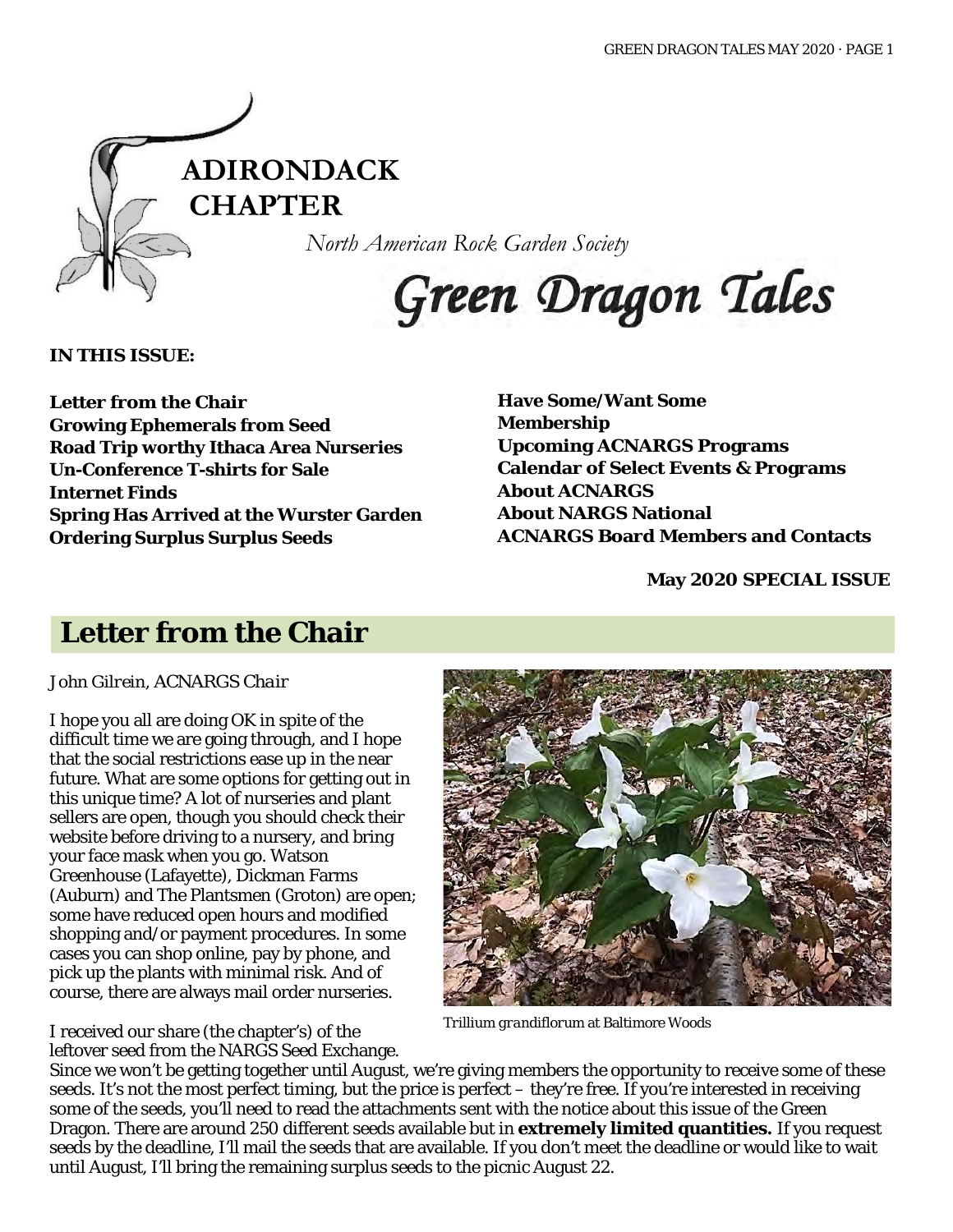FOR ANYONE ONLY RECEIVING A PAPER COPY OF THE GREEN DRAGON: If you want to participate in the chapter seed exchange and don't have email, you can call me (315) 430-8855 and I will mail you the seed exchange information. If you are looking for something specific and let me know ahead what you're looking for, I'll check whether it's available before I mail out the documents you'll need to get seeds. Please note, this option is only available for those receiving the paper version.



*Tulipa batalinii* 'Bronze Charm'

For another opportunity to get plants or give away plants, check the plant exchange in this issue. This is a little like a classified newspaper ad – the buyer contacts the seller (actually the person giving the plant(s) for the exchange. Not as good as our plant sale, but we're doing what we can.

On the subject of seeds, I have been a fan of the NARGS Seed Exchange for quite a few years. I don't have success with every single pack of seeds, but I have had many successes over the years to make it more than worthwhile. Why don't all the seeds germinate? Well, potential reasons include problems with the soil medium, sowing incorrectly, or growing conditions; and with donated seed harvesting and handling might not have been ideal.

Raising plants from seed is very satisfying, much less

expensive than buying plants, and you usually get multiple plants, which is good insurance you'll still have plants surviving after the ravages of weather, imperfect watering, and trouble with critters.

Some of the plants I have successfully germinated and raised to plant in the ground: *Alyssum serpyllum*, *Aethionema grandiflorum*, *Draba* species (several), *Dryas octopetala*, *Linum campanulatum*, *Penstemon* 'Dark Tower', *Saponaria caespitosa*. If you want to start with easy seeds, annuals are generally easy from seed, and many do not need cold stratification to germinate. This year I grew *Asperula orientalis* (blue woodruff), *Cerinthe major* (honeywort), and *Nasturtium* 'Baby Rose' from seed, all germinated very reliably indoors under lights (the *Cerinthe* and *Nasturtium* from a commercial source).

Hope to see you at the picnic August 22!

### **Growing Ephemerals from Seed**

#### *Carol Eichler, Plant Sales Chair*

If you grow any of the plants listed below, they produce very short-lived seed called hydrophillic seeds - many of which we call ephemerals. These seeds contain a high moisture content and do not store well. So it's best if planted right away. From the Ontario Rock Garden and Hardy Plant Society Chapter website they state, "Success in propagating hydrophilic seeds is straightforward. Collect them as soon as they are ripe, then immediately clean and sow them." If you want propagate them this way, you can try your luck at letting nature takes it course and let them self-sow.

Here's the list: *Adonis vernalis, Amaryllis Anemone nemorosa,Anemone quinquefolia, Anemonopsis, Anthurium, Asarum, Caltha palustris, Caulophyllum, Castanea sativa, Claytonia, Clintonia, Clivia, Coptis trifolia, Dicentra, Dysosma, Eomecon chionantha, Hepatica ,Hylomecon vernalis, Jeffersonia, Lindera benzoin, Medeola, Maianthemum, Nerine, Paris quadrifolia, Plagiorhegma, Podophyllums (except hexandrum), Ranzania,Sanguinaria, Symplocarpus, Stylophorum, Trillium albidum and grandiflorum, Uvularia*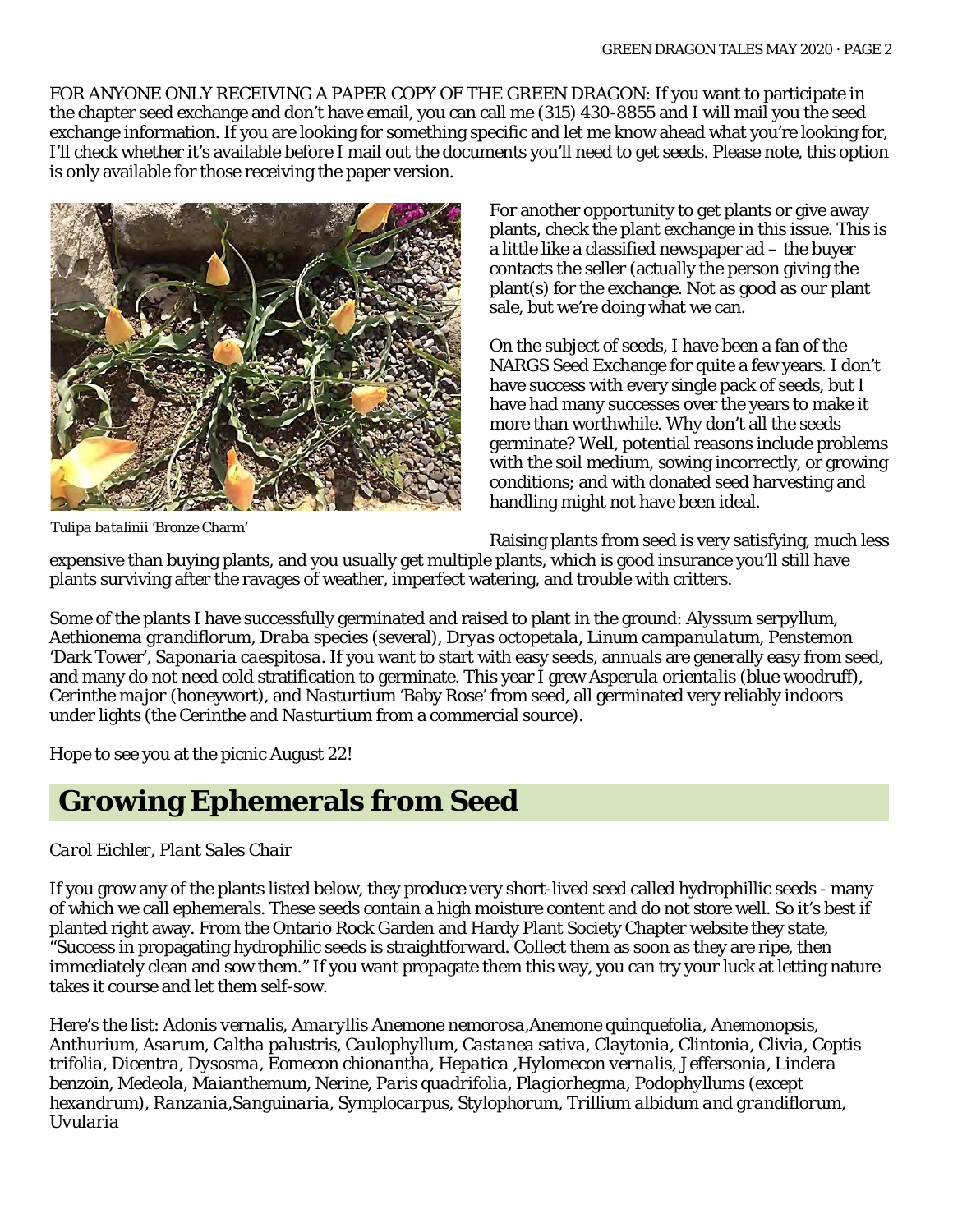### **Road Trip worthy Ithaca Area Nurseries**

#### *Carol Eichler, Plant Sales Chair*

During this pandemic we are told to support our local businesses. Since I'm not much of a consumer, my support is going (aside from food that is) to local nurseries.

Here's a list of local nurseries that I visit and the reasons I go there. For those from the Ithaca area, this might not be new info; for those who aren't, here are some reasons to make the trip. My visits include a good amount of impulse purchases too (you know, go for something specific and come home with a carload). These businesses are open because selling plants for food production means they are considered an essential business. But it also means if they offer ornamentals, they are allowed to sell them – a fine line of distinction. I might add browsing is half the fun and anything green is looking pretty good to my eyes right now. Flowering is an added bonus.



*Lantana camara* 'Luscious Berry Blend' at the Magic Garden

Perhaps in the past you were less inclined to travel to buy plants. Today those nurseries seem to have a special appeal because it creates the combined opportunity to get out of the

house. Many of them are outdoors and to date they have not been swarmed with shoppers. Mask up and take a road trip. Or take a virtual road trip by going online. Each business is currently offering contactless shopping options.

**[Early Bird Farms](https://www.earlybirdfarmithaca.com/)**, 1100 Elmira Rd. (Route 13), Newfield. A seasonal nursery of long-standing, their sales room on Route 13 reflects a broad inventory of greenhouse-grown annual flowers, veggie starts, herbs, some tropicals, and perennials. I especially love their 4-packs of perennials because you never know what you'll find, usually some are suitable for the rock garden, and sold at bargain prices.

**[Ithaca Agway](http://www.ithacaagway.com/)**, 2 locations: 213 S. Fulton St. and 2309 Triphammer Rd. I go to the downtown one because it is more convenient; their 2<sup>nd</sup> store, located in the northeast, is larger and I can't vouch for their inventory of plants. Open year-round this is my "go to" store for garden tools and supplies and I always check out their nursery "just to see what they have." If you're planning a nursery run, this one is conveniently located "on the way" to your next stop. I'm a regular at their feed store to stock up on chicken grit too. And it's where I bought the stone for my rock gardens. Clearly a one-stop shop if your time is limited. IthacaAgway.com

**[Cayuga Landscape](http://cayugalandscape.com/)**, 2712 N. Triphammer Rd., Ithaca. The sales room is currently closed but they invite you to browse their grounds and phone or email an order for curbside pick-up or delivery. Their current plant list does not include herbaceous perennials. Soon they will offer a large selection of choice perennials so it is worth checking back to their website for the latest updates. They also carry a good selection of dwarf conifers from Iseli. CayugaLandscape.com

**[Baker's Acres](http://bakersacres.net/)** of North Lansing, 1104 Auburn Rd. (Route 34), Groton. Their website offers good directions no matter where you are coming from. In my mind they are noted for their wide selection of herbs. One item I go there for is their balcony geraniums, a trailing type I lusted after when I saw it growing from balconies in Tyrolean Italy. They also carry a number of scented geraniums. BakersAcres.net

**[The Plantsmen](https://www.plantsmen.com/)**, 482 Peruville Rd., Groton. They grow everything they sell and they claim to offer "the greatest diversity of native plants found in central NY." You can expect to find a full line of plants from annuals to veggies, shrubs, vines and trees, and more. Hours as of this writing are limited and more material is being added to their inventory on a regular basis. Plantsmen.com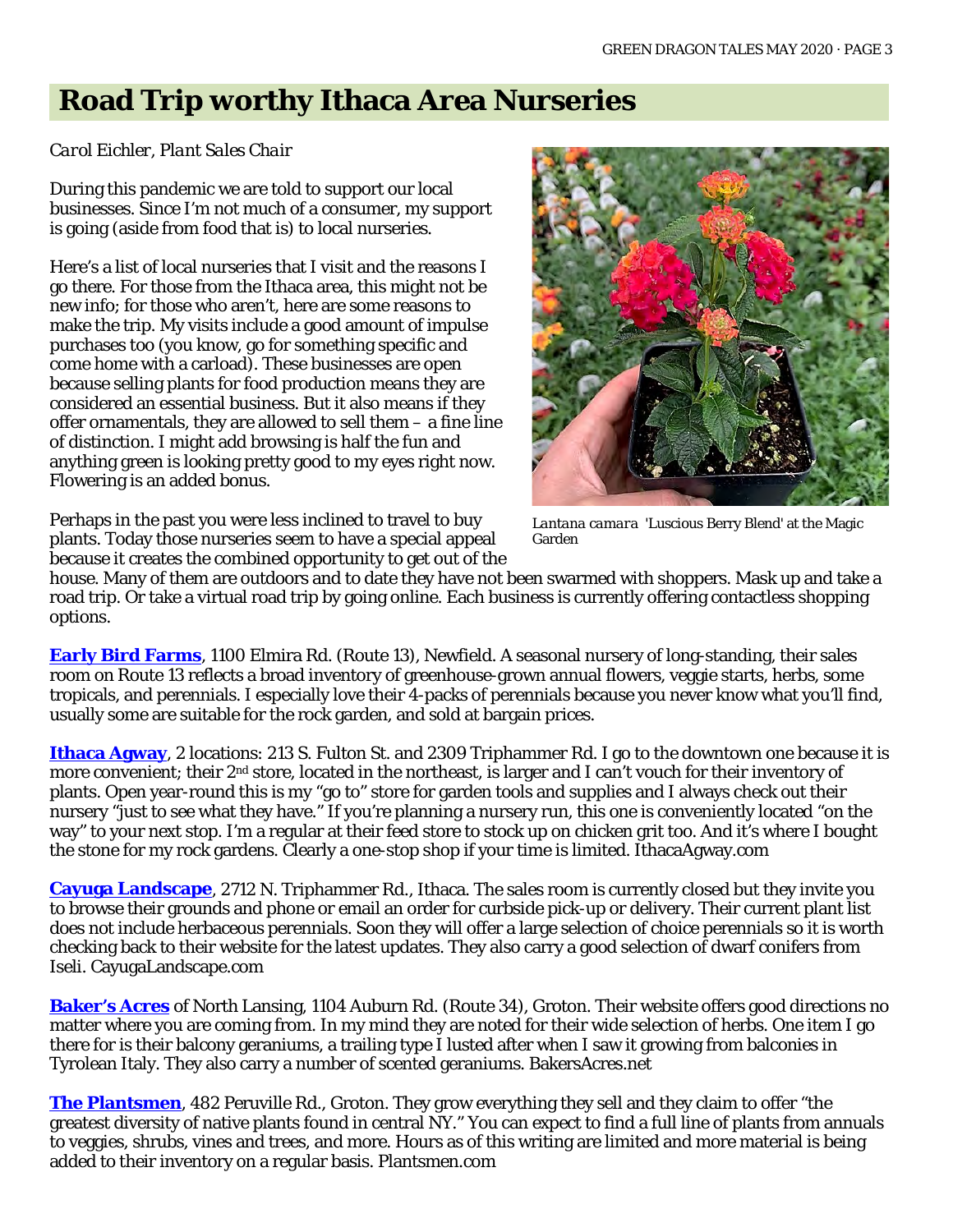**[Der Rosenmeister](http://derrosenmeister.com/)**, 190 Seven Mile Dr., Ithaca. Specializing in hardy roses. Beautiful display gardens include many varieties of climbing roses. Open by appointment, 607-351-1336 or email [derrosenmeister@gmail.com.](mailto:derrosenmeister@gmail.com)

I know there are a number of vendors that sell at **[Ithaca Farmers Market](https://ithacamarket.com/)**. I rarely go to IFM, but when I do. I almost always buy yet more plants. Currently Ithaca Farmers Market is open Saturdays from 10 a.m. to 1 p.m. and is following Health Department protocol for safe social distancing. These member nurseries were listed in their vendor directory: Dragonfly Nursery, Graceful Gardens, Kingbird Farm, Pleasant Valley Gardens, Stony Creek Nursery, The Little Barn, and The Magic Garden. There may be more.

Author's note: See the article in next month's issue about **[Kingbird Farms](https://kingbirdfarm.com/)**, a new local source for rock garden plants.

# **Un-Conference T-Shirts for Sale**



Are you interested in purchasing a un-Conference t-shirt? We love our logo and decided we want to print it to t-shirts and offer them for sale. Check out this mock-

up, which is a reasonable facsimile to the actual product:

Beefy Fruit-of-the Loom sage green background with full color logo depicting Taughannock Falls and a botanically-accurate fern *Asplenium tricomanes* in

| <b>SIZE</b>        | S  | M  | X  | XL | 2XL |
|--------------------|----|----|----|----|-----|
| <b>CHART</b>       |    |    |    |    |     |
| <b>Body Length</b> | 28 | 29 | 30 | 31 | 32  |
| (inches)           |    |    |    |    |     |
| <b>Body Width</b>  | 36 | 40 | 44 | 48 | 52  |
| (inches)           |    |    |    |    |     |

the foreground, found in our local gorges. Pre-orders will be taken until July 31st with mail delivery date approximately August 31<sup>st</sup>. Simply complete this order form.

Cost \$20 plus \$8 for shipping per t-shirt; or save on shipping by arranging to pick up your t-shirt.

Send check payment with size, quantity, and shipping address to:

ACNARGS T-shirt c/o Carol Eichler 1562 Taughannock Blvd. Ithaca, NY 14850

Questions: [carolithaca@gmail.com](mailto:carolithaca@gmail.com) or 607-269-7070

### **Internet Finds**

*Compiled by Carol Eichler and Kathy Purdy*

**Dutch Farmers** [Are Writing Special Messages in Their Tulips](https://www.travelandleisure.com/attractions/parks-gardens/holland-tulip-farmers-plant-messages?utm_source) (Video) England's Stunning, **[Bluebell-covered Forests](https://www.travelandleisure.com/syndication/virtual-tour-uk-bluebells-national-trust?utm_source)** 7 **[Beautiful Southern Gardens](https://www.southernliving.com/news/botanical-gardens-us-south-virtual-tours)** — Pollen Not Included **[Tulips from Holland](https://youtu.be/dQuoAu0YICk) [Tulip festival Amsterdam](https://tulipfestivalamsterdam.com/) Winterthur** [Spring Garden](https://youtu.be/qzmJh4xHrZU) **[Chanticleer](https://youtu.be/YuEVyasjWn0)** early spring **[Tour of Kathy Purdy's](https://youtu.be/xY5lq0h4n34) garden** (Video) **[Virtual Garden Tours](https://www.pennlive.com/gardening/2020/04/virtual-garden-tours-talks-and-videos-to-get-you-through-the-coronavirus-shutdown.html)** Hauser [+ Wirth key plants from](https://www.gardensillustrated.com/gardens/24-key-plants-from-the-garden-at-hauser-and-wirth-art-gallery-in-somerset/) **Piet Oudolf garden [Leon Ginenthal's rose pruning videos](https://www.facebook.com/leon.ginenthal/videos/vb.1154777737/10219244605723334/?type=2&video_source=user_video_tab)**, only on Facebook. This is the first one.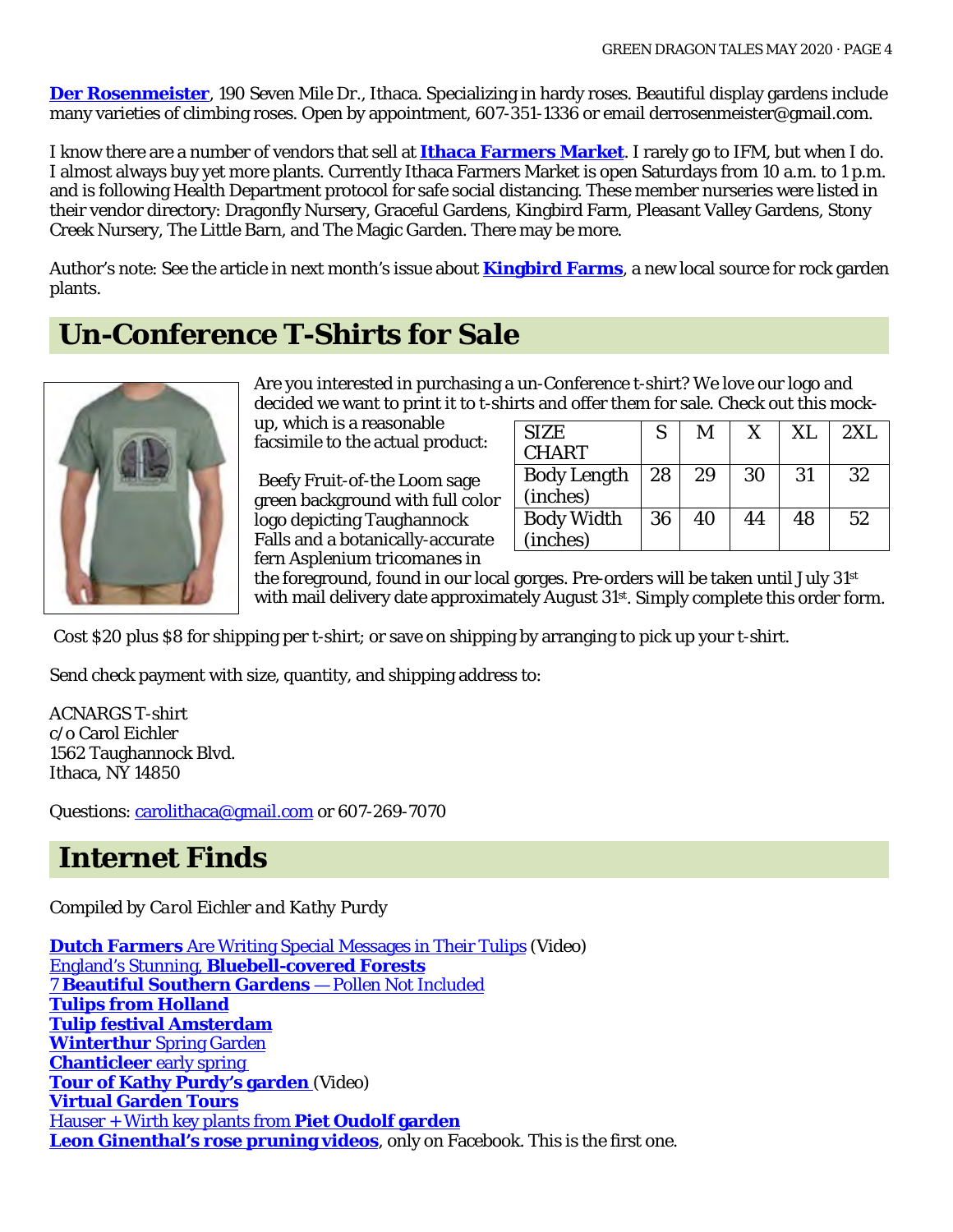### **Spring Has Arrived at the Wurster Garden**

#### *Carol Eichler, Plant Sales Chair*

Photos of Wurster taken by Sheila Stone on April 28.

A big thank you goes out to Sheila Stone for her kicking off our clean-up at the Wurster Memorial Rock Garden. She took these photos and as you can see, spring has arrived in the garden. Furthermore, the show is just beginning. Please make a point to stop by and watch the progression. The peak bloom is anywhere from mid-May to the first week of June.

Last year we put in a lot of new rock garden plants, many of them coming from Wrightman Alpines, while others were grown from seed and contributed by our members. We had a great



survival rate and I for one am excited to see them come to bloom and flourish. If you stop by, please feel free to



pull a few weeds while you're there.

The Wurster Garden is located behind Tompkins County Cooperative Extension offices located at 613 Willow Avenue, Ithaca. You can approach the garden either from their parking lot or from Lincoln Avenue where street parking is available (hint: the latter is a much nicer approach as you walkthrough the garden gate with the rock garden as your destination).

Sheila returned for a 2nd work day accompanied by Monika Roth to continue the general clean-up. Big thanks to both!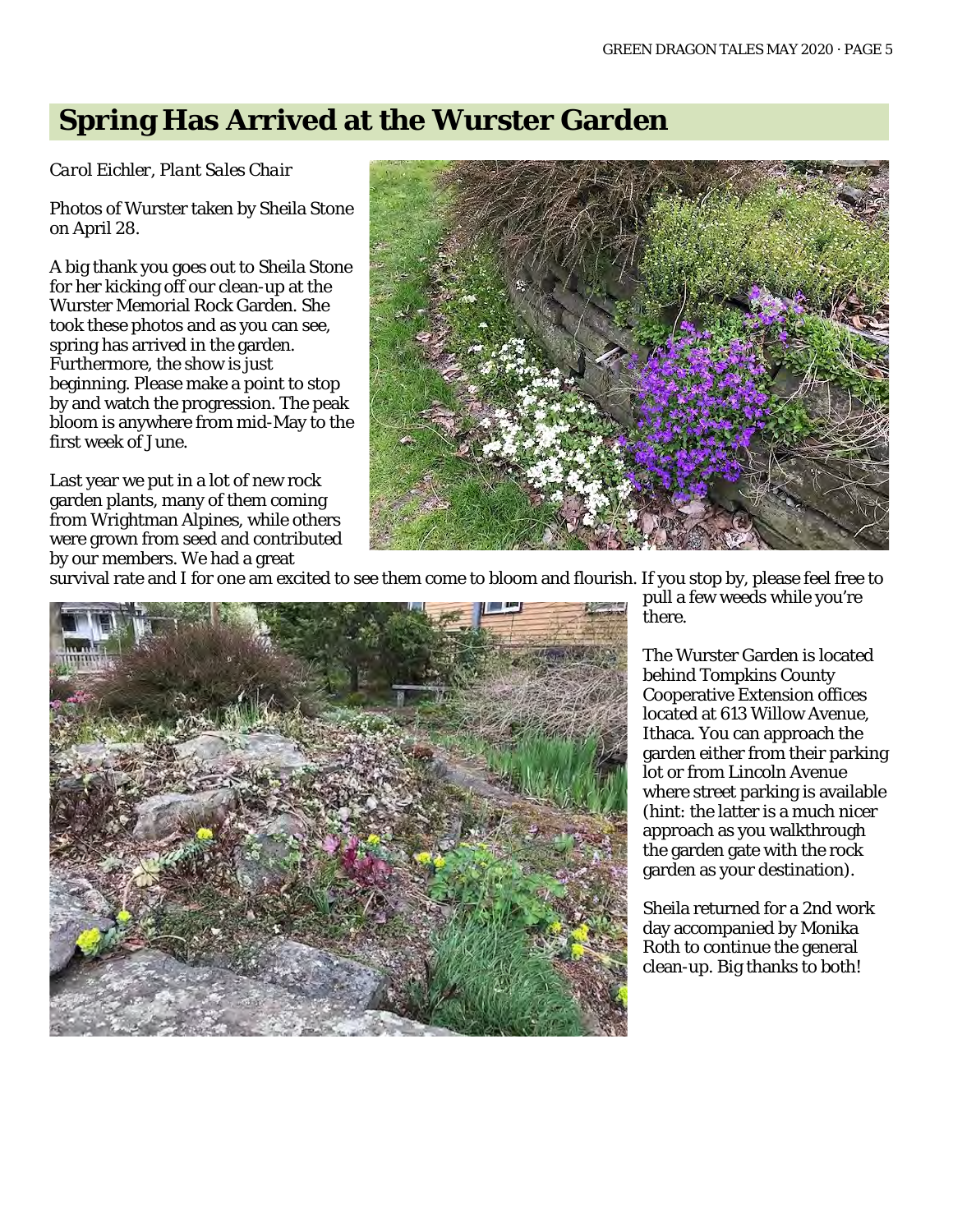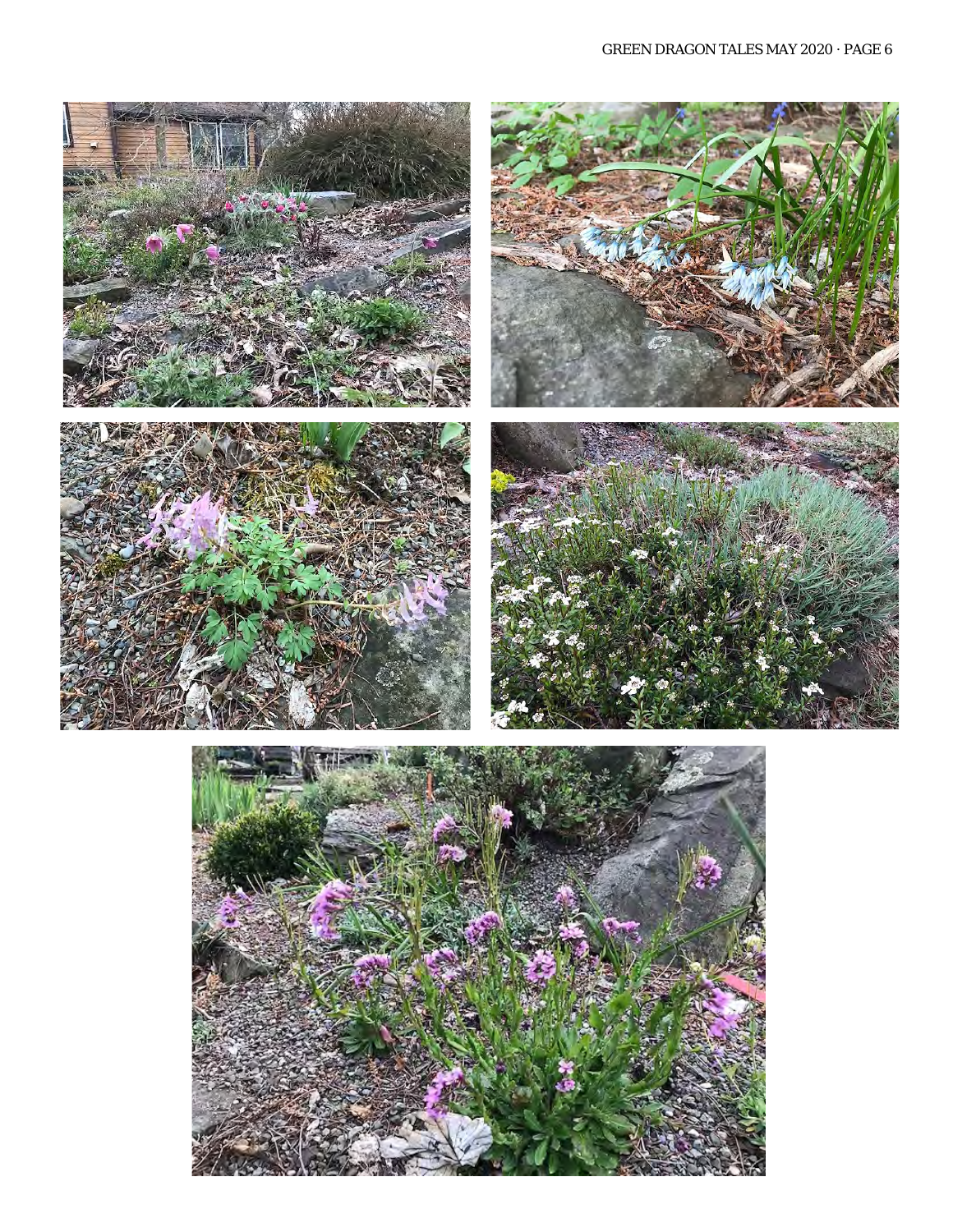# **Ordering Surplus Surplus Seeds**

*John Gilrein, ACNARGS Chair*

*Note: Seed List is attached to your emailed newsletter.*

#### **About Ordering Seeds**

These seeds are 2019 seeds from the NARGS 2019/2020 Seed Exchange, and they are the seeds leftover from 2 rounds of seed ordering. NARGS provides some of the chapters with a portion of leftover seeds. These include seeds for hardy perennials (including rock garden plants and bulbs), biennials and monocarpic plants (those which die after flowering and fruiting), annuals and short lived perennials, shrubs, trees, and ferns (which have spores rather than seeds).

The seeds are donated by NARGS members, and the identification accuracy of those seeds is limited by the identification skill of the members. Occasionally, seeds will be misidentified, mostly likely with the correct genus and wrong species. Caveat emptor = let the buyer beware. Those of us who purchase seeds through the SeedEx haven't had any really unpleasant surprises (like germinating poison ivy or quackgrass). With rarest exception, there is only one of each type of seed; some species may include a few varieties; quantities are extremely limited.

The seeds provided include plants for a variety of climates, including Mediterranean or subtropical, so some may be for plants not hardy in our hardiness zones, which are USDA 4, 5, or 6, depending on where you live. It's up to you to choose plants that will be hardy for you, or experiment with plants not considered to be hardy. You could experiment and then boast that you grew redwoods – for just 1 season!

Quantities of seed in each packet vary, and the number of seeds in each packet varies depending on how many seeds were originally received by NARGS, and the anticipated desirability of those seeds. Information on hardiness of the plants represented in the Seed Exchange can usually be found on the internet, though the hardiness information may fluctuate depending on the source.

If you would like a much better selection of seeds and the opportunity to purchase 25-35 packets of seed in 2021, you can join NARGS and participate in Phase I of their Seed Exchange (35 packets are allowed only for seed donors and seed sorting volunteers).

The 2 relevant documents you will need are first the Adirondack Chapter List of Seeds, and second the NARGS List of Seeds. The list of seeds includes the Identity Number, genus, species, and variety. Seeds that are wild collected are 3000 numbers and are at the end of the alphabet letter for that genus. The NARGS List is a reference; on this list you can use the  $ID#$  to look up the specific seed packet, which may (but will not always) include flower color, plant height, and provenance (rarely, most commonly for wild collected seed). If you're not concerned about the details found on the NARGS Seed List, you can skip that step. Most seeds will need cold, moist stratification before they germinate, but this is not universal. Please follow the Seed Ordering Instructions.

#### **Seed Ordering Instructions**

You may request only 10 packets of seed. Since others may order, and some of your choices may no longer be available, you can (and should) include many alternate choices. Please specify your first choices and your alternate choices, using the ID# (required) of the specific plant; the plant name is optional. Seeds will be mailed to you. If you would like more than 10 packets of seed, the seeds left after Adirondack Chapter members have received their seeds will be available at the August picnic and the Fall 2020 meetings.

You can order seeds by sending your order in an email message, including your physical address, to: John Gilrein – *jgilrein@twcny.rr.com.* Deadline for ordering is July 1, 2020.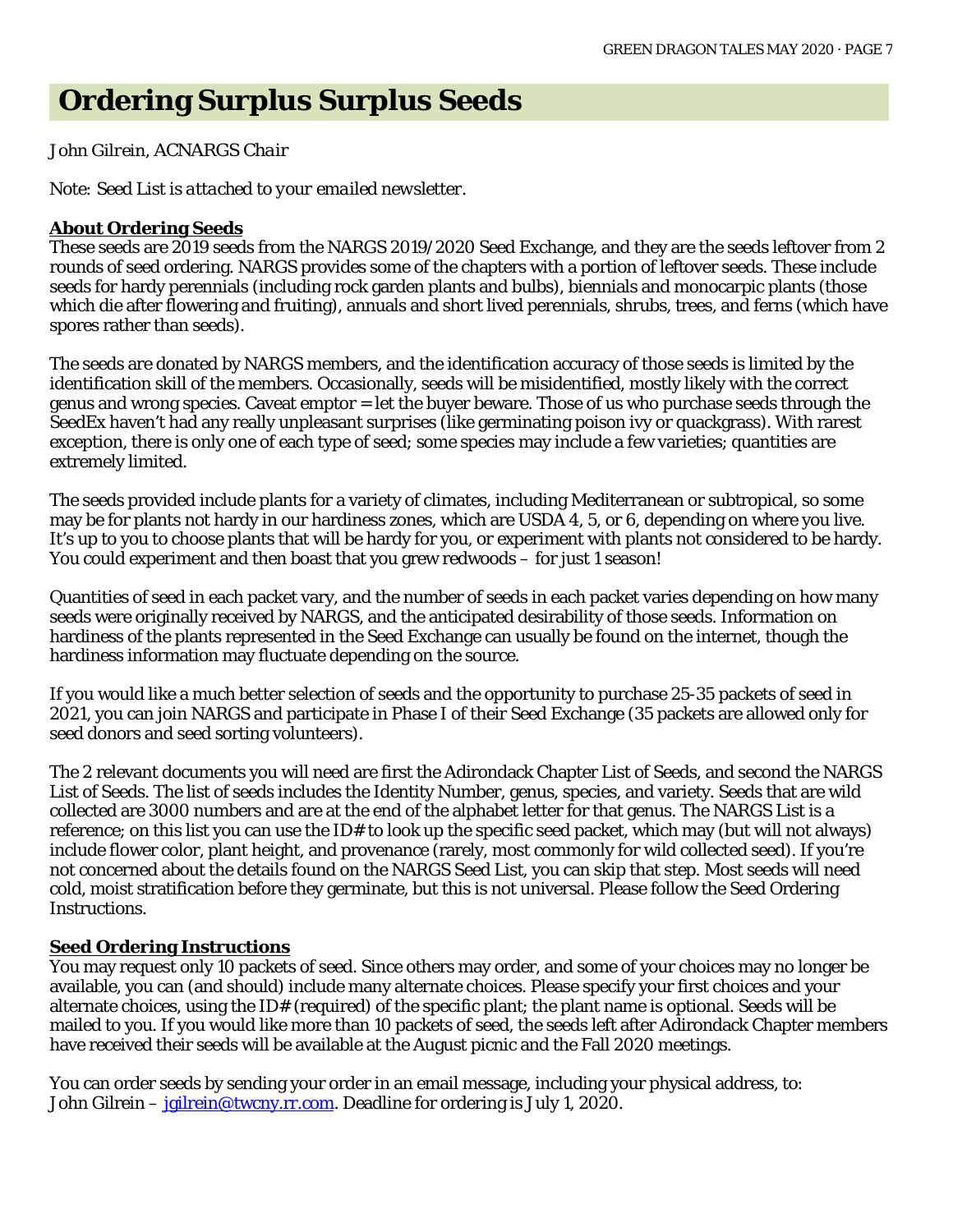### **Have Some/Want Some**

#### *Carol Eichler, Plant Sales Chair*

In lieu of our usual May plant sale, we are re-launching the Have Some/Want Some "classifieds." Please send any listings to [carolithaca@gmail.com](mailto:carolithaca@gmail.com) for inclusion in the June and subsequent newsletters. You will need to include your contact information so that respondents can get in touch with you. Then the two of you will have to work our arrangements for making the exchange.

We realize this is a poor substitute for our normal plant sale, but we wanted to create an opportunity for you to acquire a plant on your wish list or to find a good home for your excess.

Other suggestions for those extra divisions? Find another place in your garden to plant them. Donate them to the Master Gardener Volunteers for their upcoming plant sale (date to be determined, but likely late May). Contact Pat Curran[, pc21@cornell.edu.](mailto:pc21@cornell.edu) Give them to a neighbor or friend. Set them at the end of your driveway with a free sign.

For plants on your wish list, perhaps the plant is listed in the surplus seed we received from the NARGS seed exchange so what better time than now to try to grow it from seed. See the article in this newsletter about obtaining seed. Or order the plant(s) from a mail order nursery. They could really use your business.

**John Gilrein** has: *Artemisia abrotanum* (southernwood) shrub with lemon scented foliage, *Caryopteris* x *clandonensis* (blue mist shrub), *Lamprocapnos spectabilis* (bleeding heart), *Penstemon hirsutus*, *Hieracium*  species unknown, silver leaves, rhizomatous, best for trough; and *Primula cortusioides*. I would like *Symphotrichum* (Aster) *novae-angliae* 'Purple Dome'. Contact: [jgilrein@twcny.rr.com](mailto:jgilrein@twcny.rr.com)

### **Membership**

*Mary Stauble, Membership Coordinator*

Please welcome new member **Rosemary Glos** - she is from [Kingbird Farm](https://kingbirdfarm.com/) in Berkshire.

It is time for some of you to renew - dues are \$15 for individuals, \$20 for a household. Check my email announcement of the newsletter link for your membership status.

If you have not renewed for 2020, you should do it now so you'll be eligible to purchase the plant-of-the-month at our meetings. The renewal form is at [http://www.acnargs.org/join.pdf.](http://www.acnargs.org/join.pdf) Your membership status is reported to you in the email with the newsletter link. Contact Mary Stauble at [mes2@cornell.edu](mailto:mes2@cornell.edu) if you have any questions.

### **Upcoming 2020 ACNARGS Programs**

*Mark your calendars! Unless otherwise specified, all local events start with a brown bag lunch at noon with the program following at 1 pm, and take place at the Whetzel Room, 404 Plant Science Building, 236 Tower Road, Cornell University, Ithaca, NY.*

**CANCELLED: June 18-20, 2020:** *Foresight 2020: Exploration and Inspiration*, NARGS Annual General Meeting, hosted by ACNARGS in Ithaca, NY.

**August 22, 2020:** Members Plant Sale and Picnic, Myers Park, Lansing.

**September 19: Teri Dunn Chace**, *Seeing Seeds,* Lecture and book signing.

**October 4, SUNDAY, presentations at 11:00 & 1:00: Ger van Buiton**, Netherlands. *The Rock Garden*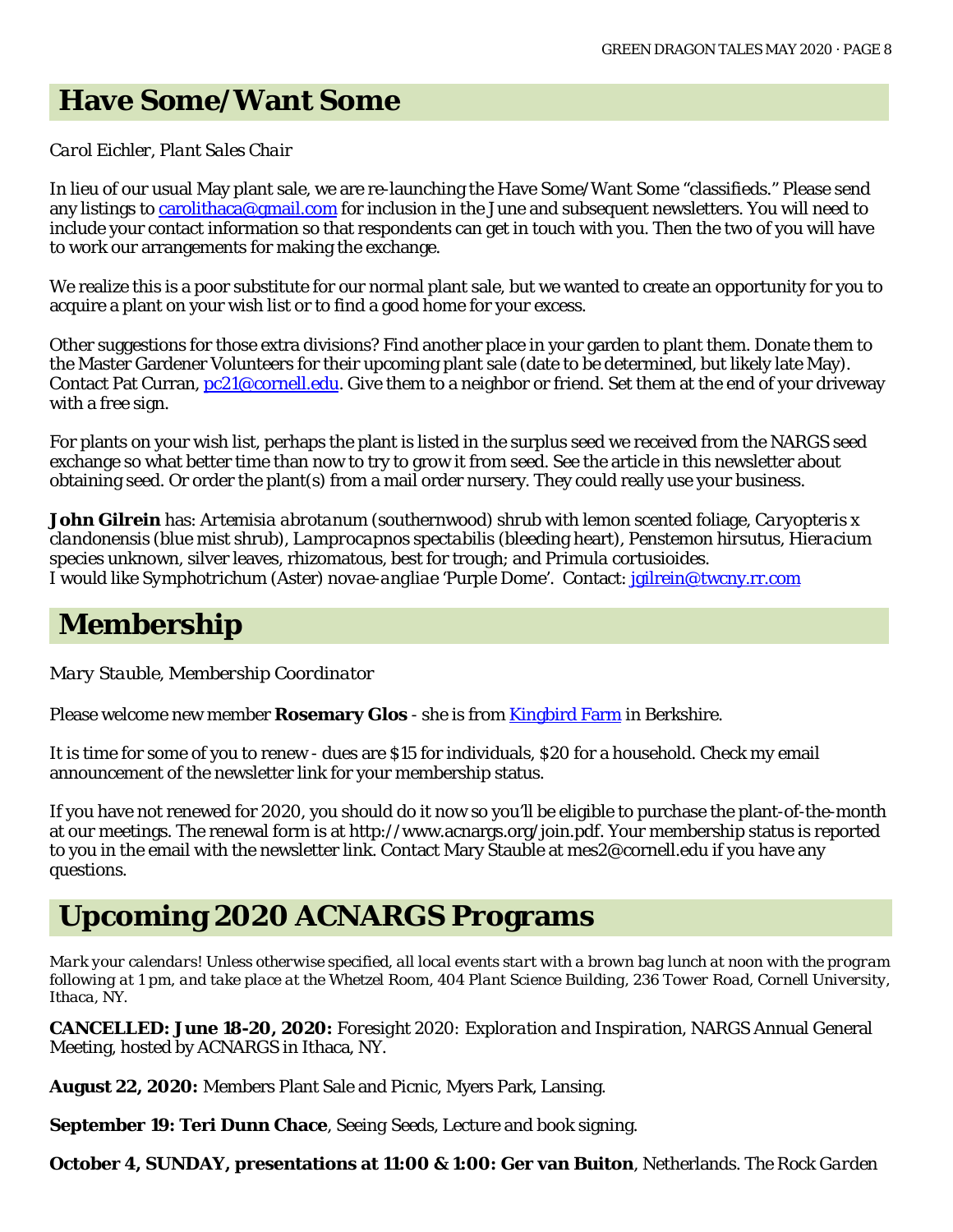*at [Utrecht Botanic Gardens](https://www.uu.nl/en/utrecht-botanic-gardens)* and *Peatbeds, a Perfect Place to Grow Woodlanders and Plants of Alpine Meadows.*

**November 14: Darren Heinbecker**, [Whistling Gardens,](https://www.whistlinggardens.ca/) Canada's newest botanic garden.

### **Calendar of Select Events & Programs**

**May 17: Spring Plant Sale**, Sunday, 9–2[, Ithaca Farmers Market Pavilion](http://r20.rs6.net/tn.jsp?f=0017lGWgYaZVRI3MArRkNZsMJ3RPf42DJY6lcgglwswY4m4Ckdt4-SUlsJzJcepDdBxhgw73jI7xNUuAXoYGgg_1XTffelMq6MqhGWo0Le3kzPbdrarsL9LF5SoYPHg01SfJxWTNnKKYkhEFUWIvsTerKdeAi3VKg4DaJEi1ftxQ3hOikayZVHNG0wA4Ay7gO0pizNiuLeJEec3jA2c7K3fRi-BWFUoRStSRNuTBqEHJ13lNrk24FBbXd5qzcSXbx-2CCyBODd3oHJbuHcysm5vXiOaQt28t1ybyurHE6d0P7jYCKx5bKGhf-RXBnz2tl9x9G04r_nR4eEEay4UMIsvM7O0SoyTXCtU_GiwdwPf1iUjKSdcn_X-0AkQRpOdMlzg&c=GdhgQN1XguvPcqeSU4ZcHLl4R-U1qccAg6c7gMmTeIdU-R18bnGGqA==&ch=wXHorAG0H5yr-Rrd1HdOumKUoyGGu44H73pTAL2sdfH1-gKxiYlPkQ==) at Steamboat Landing, 545 Third Street, Ithaca, New York. Food-producing plants only. The new location allows a more "social-distancing friendly" event with new procedures that have been designed in consultation with the Tompkins County Health Department. More info at [http://ccetompkins.org/2020PlantSale.](http://r20.rs6.net/tn.jsp?f=0017lGWgYaZVRI3MArRkNZsMJ3RPf42DJY6lcgglwswY4m4Ckdt4-SUlsJzJcepDdBxTJORCV7R8sEjAmKhNgj8njkBxHE1XuAsDwj88LbU5mSvkDO2kei9Y03WcngiL5s-wwqkYatzyvutxtmoCDQexSnraVDf56ZdUCY4eOHK-55Ej4vSRBRpq4R3eMmxKVvi&c=GdhgQN1XguvPcqeSU4ZcHLl4R-U1qccAg6c7gMmTeIdU-R18bnGGqA==&ch=wXHorAG0H5yr-Rrd1HdOumKUoyGGu44H73pTAL2sdfH1-gKxiYlPkQ==) *Note: ACNARGS is not participating.* **May 23, 24, 30, 31, and June 6, 7:** *[Linwood Gardens](https://www.linwoodgardens.org/)* Tree Peony Festival, 9-4. **CANCELLED, June 19:** [Der Rosenmeister](https://derrosenmeister.com/) open house 4-7. Open by appointment, 607-351-1336 or email [derrosenmeister@gmail.com.](mailto:derrosenmeister@gmail.com) **June 27:** Dryden Open Gate Garden and Art Tour, 9-2. **July 11 or 12:** Southern Cayuga Garden Club Summer Tour in the Genoa area. July 11: [Garden Conservancy Open Days,](https://www.gardenconservancy.org/open-days) Ithaca area, 10-4. **July 12:** Fall Creek Garden tour, usually 11-4. **Aug. 8:** [Garden Conservancy Open Days,](https://www.gardenconservancy.org/open-days) Ithaca area, 10-4.

*Check out additional gardening programs of these organizations below.*

*Practical Earthkeeper*, Home Gardening Program, **[Cornell Cooperative Extension](http://ccetompkins.org/gardening/practical-earthkeeper)**

**[Finger Lakes Native Plant Society](http://ccetompkins.org/gardening/practical-earthkeeper)** monthly meetings

**[Cornell Botanic Gardens](https://cornellbotanicgardens.org/explore/events/)** events

#### **[Liberty Hyde Bailey Garden Club](http://www.hort.cornell.edu/LHBGC/)**

To have a garden event in your area listed send all pertinent information to David Mitchell at *[david\\_mitchell\\_14850@yahoo.com](mailto:david_mitchell_14850@yahoo.com)*

# **About ACNARGS**

We are an all-volunteer organization and one of thirty-eight NARGS affiliated chapters active in North America. Our annual Chapter activities include 5 program-speaker meetings, the *Green Dragon* newsletter, web and Facebook pages, garden visits, overnight garden trips, hands-on workshops, two plant sales a year, and frequent plant giveaways. Our meetings are informal, friendly gatherings that provide a wealth of information and offer a source for unusual plants, plus the opportunity to be inspired by other gardeners. The public is always welcome.

Chapter membership starts at \$15 a year based on the calendar year. Membership includes these benefits: newsletter sent to you electronically (or option by mail for an extra fee), opportunity to travel on our planned overnight garden trips, annual membership directory, and plant sale discounts and member only sales, including Plant-of-the-Month sales. Download a membership form at **[www.acnargs.org/join.pdf](http://www.acnargs.org/join.pdf.)**.

# **About NARGS National**

NARGS National is our parent organization: We encourage you to join (online at **www.nargs.org**) for only \$40 a year. Benefits include a seed exchange, a quarterly publication focused on rock gardening, and an online website featuring an archive of past publications, a chat forum and a horticultural encyclopedia. NARGS National also conducts winter study weekends and holds its Annual Meeting in interesting places where attendees have the opportunity to visit gardens and take field trips, often to alpine areas, as well as